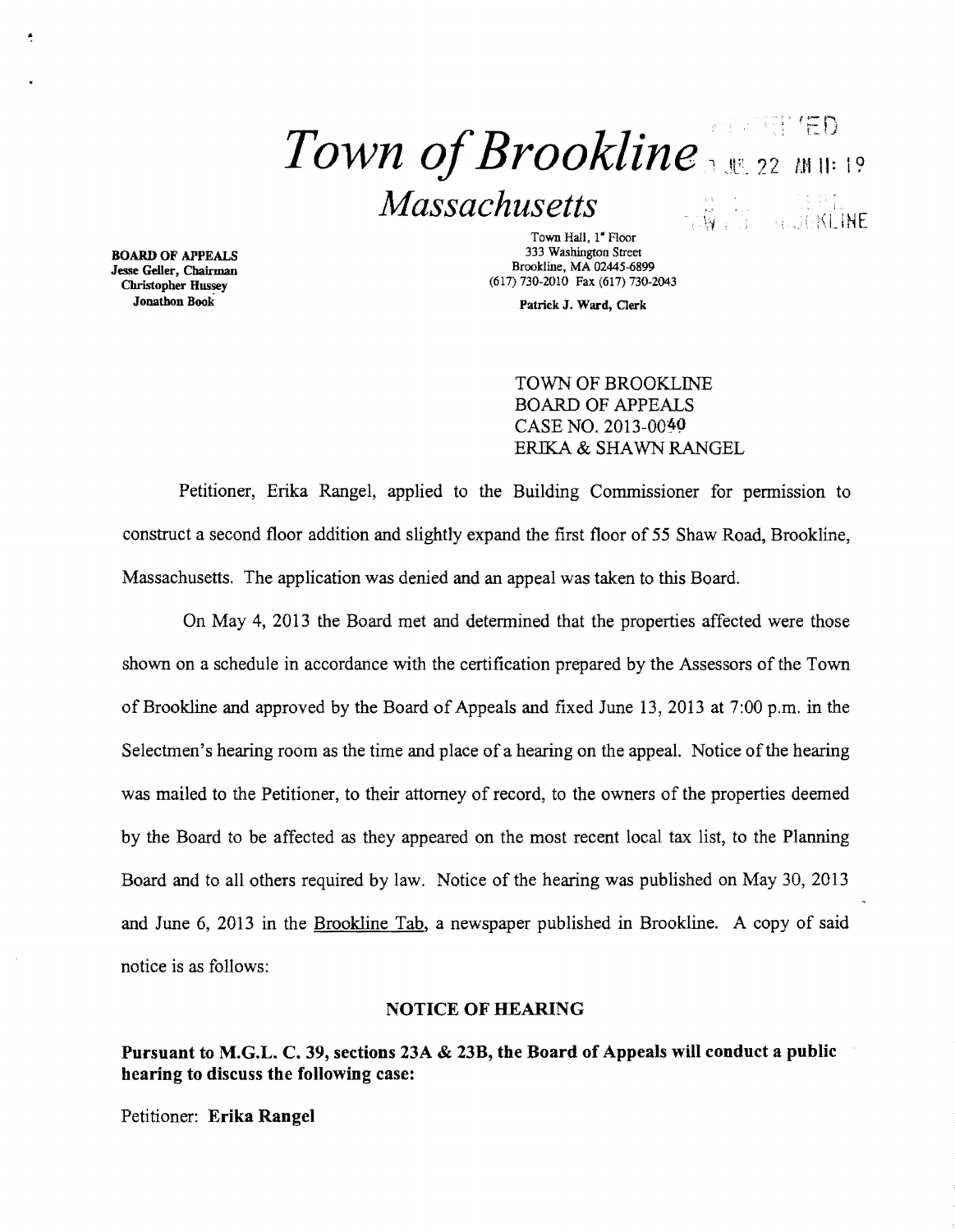# Owner: Erika & Shawn Rangel Location of Premises: 55 Shaw Rd., Brookline, MA Date of Hearing: June 13, 2013 Time of Hearing:  $7:00$  p.m. Place of Hearing: Selectmen's Hearing Room, 6<sup>th</sup> Floor

A public hearing will be held for a special permit from:

### 1. Section 5.09.2.j: Design Review

### 2. Section 5.22.3.h.1.h: Exceptions to Maximum FAR

ofthe Zoning By-Law to expand the footprint by three feet and construct a second floor addition at the rear.

#### Said premise located in a S-10 district.

*Hearings, once opened, may be continued by the Chair to a date and time certain. No further notice will be mailed to abutters or advertised in the TAB. Questions regarding whether a hearing has been continued, or the date and time of any hearing may be directed to the Zoning Administrator at* 617-734-2134 *or check meeting calendar at:http://calendars. town. brookline. ma.uslMasterTownCaland arl?FormID=158.* 

The Town of Brookline does not discriminate on the basis of disability in admission to, access to, *or operations of its programs, services or activities. Individuals who need auxiliary aids for*  effective communication in programs and services of the Town of Brookline are invited to make *their needs known to the ADA Coordinator, Stephen Bressler, Town of Brookline, 11 Pierce Street, Brookline, MA 02445. Telephone:* (617) *730-2330; TDD* (617) *730-2327.* 

## Jesse Geller Christopher Hussey Jonathan Book

At the time and place specified in the notice, this Board held a public hearing. Present at the hearing was Chairman Jesse Geller, and Board Members Jonathan Book and Mark Zuroff. The case was presented by the attorney for the petitioner, Robert L. Allen, Jr., Law Office of Robert L. Allen, Jr. LLP, 300 Washington Street, Second Floor, Brookline, Massachusetts 02445. Also in attendance was Erika Rangel, the petitioner and owner of 55 Shaw Rd. and Jonathan Feig, the petitioner's architect.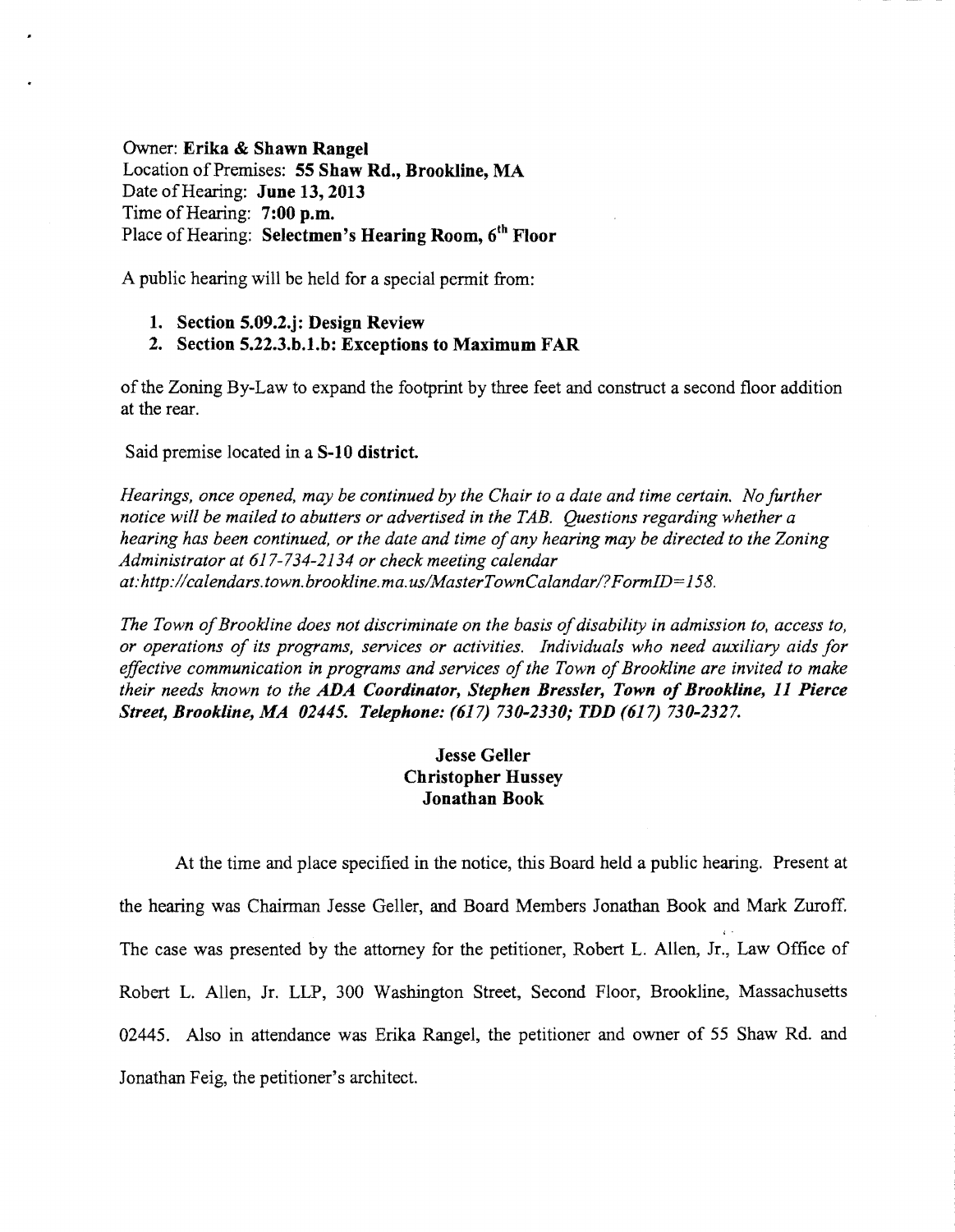Zoning Board of Appeals Chairman Jesse Geller, called the hearing to order at 7:00 p.m. Attorney Allen stated that the petitioner proposes to construct a second floor addition and slightly expand the first floor at 55 Shaw Road. The second, floor addition would be constructed above the existing office on the premises, allowing the applicant to expand the master bathroom and create additional storage space.

Attorney Allen presented to the Board a background of the property, stating 55 Shaw Road is a single family home built in 1930 that is similar in style and overall bulk to the other properties in the immediate area. Attorney Allen stated that Shaw Road is located in South Brookline and is in an area that has gone through a resurgence and a number of young families have moved to the area. Attorney Allen stated one of the benefits of the property is that the homes below, on Alberta Road, drop down so the petitioner is looking at the roofline below. Attorney Allen stated that there is no visual impact from the front of the house and very little, if any from the back.

Attorney Allen stated that the home has a unique cathedral-type ceiling put in by the prior owners of the property, which consequently takes away storage space in the attic. Attorney Allen stated the owners are expecting their next child and the addition will give them the ability to put in storage before the child is born.

Attorney Allen stated the 238 sq. ft. addition will be constructed above the existing office. Further, the addition will expand the master bathroom and create additional storage space. Attorney Allen stated the footprint of the first floor will expand by three feet towards the rear, and the proposed deck expansion in the rear does not require relief.

Zoning Board of Appeals Member Jonathon Book inquired about a missing letter of support from the immediate neighbor. Mrs. Rangel commented that the neighbor was notified,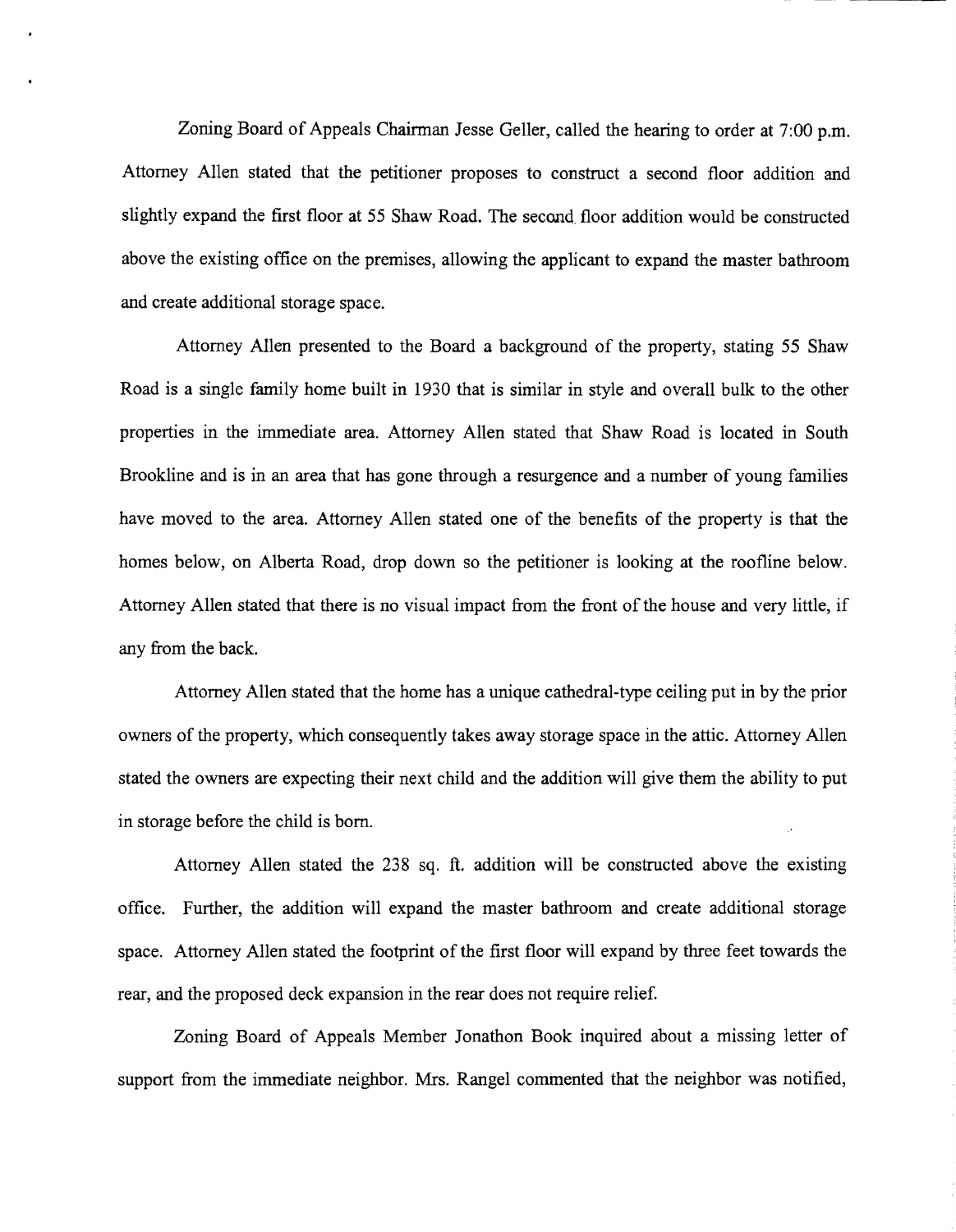but is rarely home. Attorney Allen stated the neighbor in question was not in opposition. Chairman Geller asked if the homeowner received notice other than the legal notice. Mrs. Rangel commented that she reached out to the homeowner's employees. Zoning Board Member Jonathan Book noted the odd shape of the lot and asked if the abutters on Goodnough Road. and Alberta Road were notified. Attorney Allen stated that the petitioner canvassed the neighborhood. Furthermore, Attorney Allen stated that he spoke with the immediate abutter at 61 Shaw Rd., who expressed her full support. Zoning Board Member Jonathan Book asked if the addition would be clapboard to match. The architect responded that the same materials would be used to match what was there.

Chairman Jesse Geller asked if Attorney Allen had a preference of the Subsection of the Zoning By-Law under which special permit relief under Section 5.22.3 of the Zoning By-Law is sought. Attorney Allen responded that he did not have a preference. Chief Building Inspector, Mike Yanovitch, stated that given the height limitations of the attic, relief under Section 5.22.3.h.l.h of the Zoning By-Law would be more appropriate. Attorney Allen agreed and stated the attic is impossible to expand and anything else would be above the height requirements permitted under the Zoning By-Laws.

Chairman Geller asked if anyone present wanted to speak in favor of the application. No one spoke in favor.

Chairman Geller asked if there was anyone present who wished to speak in opposition of this application. No one spoke in opposition.

Laura CurtisHayes, Senior Town Planner for the Town of Brookline, delivered the findings of the Planning Board:

#### FINDINGS

Section 5.09.2.j -Design Review: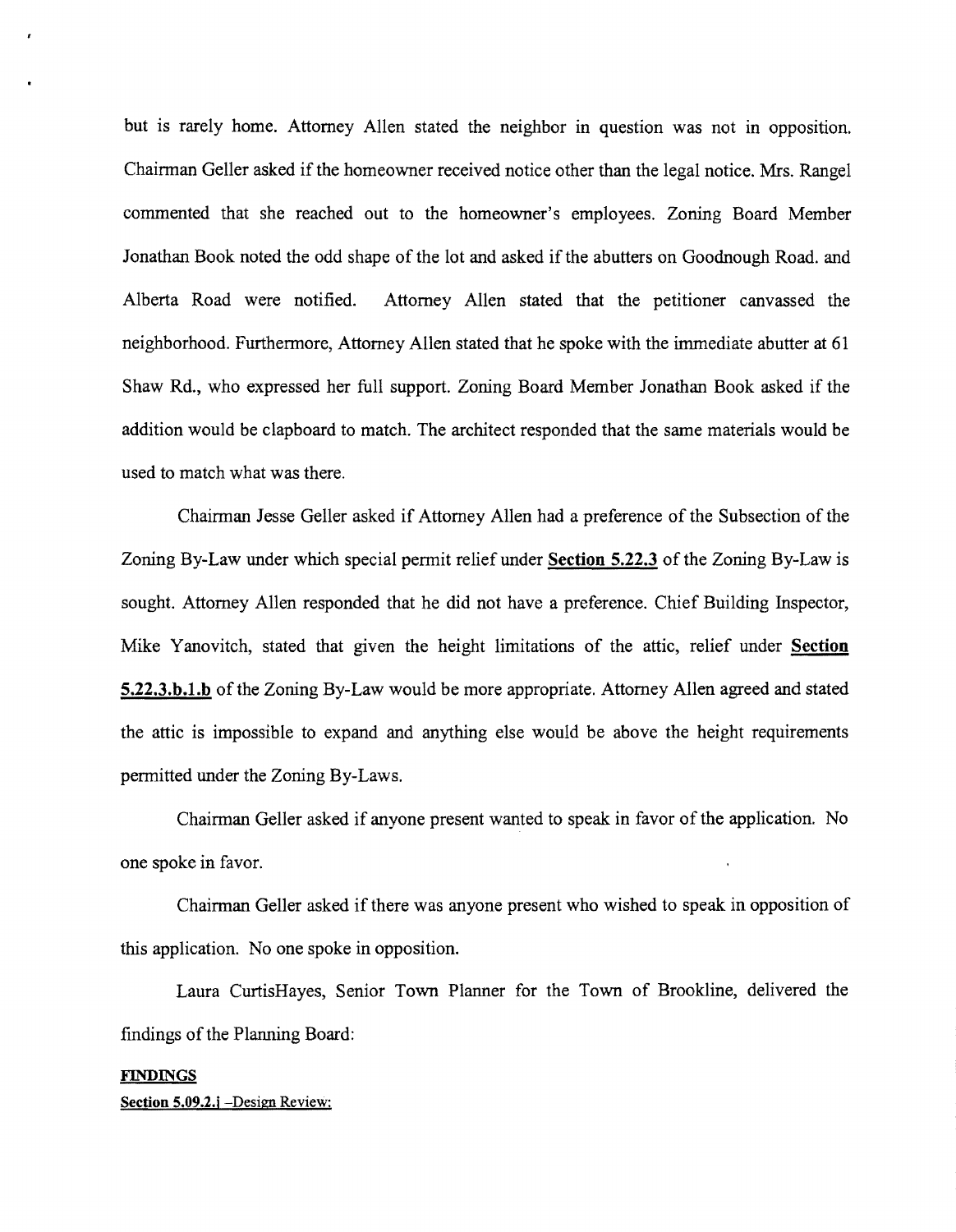Any exterior addition for which a special pennit is requested pursuant to *Section* 5.22 (Exceptions to Maximum Floor Area Ratio Regulations) requires a special pennit subject to the design review standards listed under Section 5.09.4(a-I). The applicant has provided a Community and Environmental Impact Statement. The most relevant sections of the design review standards are described below:

- *a. Preservation ofTrees and Landscape*  This proposal will not disturb any of the existing trees or landscaping. *b. Relation ofBuildings to Environment*
- The proposed addition is planned for the rear of the dwelling and the massing fits the residential scale of the neighborhood.
- c. *Relation ofBuildings to the Form ofStreetscape and the Neighborhood*  The proposed addition does not affect the streetscape as it will not be visible from the street.

| <b>Floor Area</b>       | <b>Allowed</b> | <b>Existing</b> | <b>Proposed</b> | <b>Finding</b>  |
|-------------------------|----------------|-----------------|-----------------|-----------------|
| <b>Floor Area Ratio</b> | 0.30           | .29             |                 |                 |
| (% of allowed)          | 100%           | 96%             | 106%            | Special Permit* |
| Floor Area (s.f.)       | 2,817          | 2,773           | 3,011           |                 |

\*Under *Section 5.22.3.c* the Board of Appeals may grant by special pennit to increase floor area up to 350 s.f. ifthe resulting gross floor area of the building is less than 150% of the pennitted gross floor area. In addition, under *Section 5.22.3.b.J.b* the Board of Appeals may grant by special pennit an addition that is less than or equal to 20% of the permitted gross floor area.

Ms. Curtis-Hayes stated that the Planning Board is supportive of the proposal. The only house expected to be affected by the proposal is 61 Shaw Road directly to the north. The properties to the rear are not expected to be impacted by the proposed addition because there are trees that will shield the addition. The addition is modest and is similar to an addition to a dwelling nearby that was granted a special permit in 2009 under the same sections of the Zoning By-Law. Therefore, the Planning Board recommends approval of the plans by SilverDog LTD., dated 5/13/13, subject to the following two conditions:

- 1. Prior to the issuance of a building permit, final plans shall be submitted to the Assistant Director of Regulatory Planning for review and approval.
- 2. Prior to the issuance of a building pennit, the applicant shall submit to the Building Commissioner for review and approval for conformance to the Board of Appeals decision: 1) a final site plan stamped and signed by a registered engineer or land surveyor; 2) final building elevations stamped and signed by a registered architect; and 3) evidence that the Board of Appeals decision has been recorded at the Registry of Deeds.

Attorney Allen confirmed the May date of the updated plans.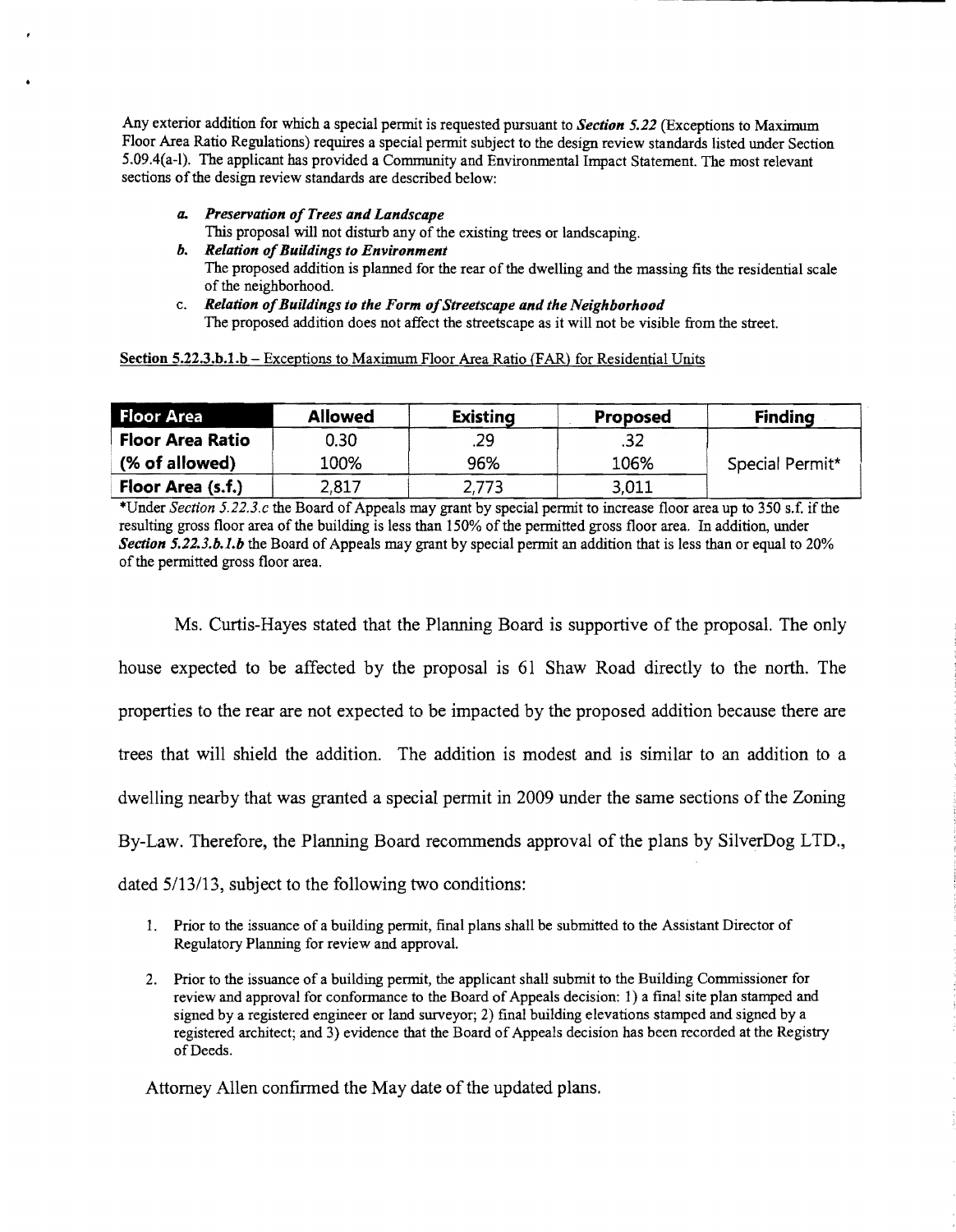Chainnan Geller then called upon Michael Yanovitch, Chief Building Inspector, to deliver the comments of the Building Department. Mr. Yanovitch stated that the Building Department concurred with the Planning Board's report as well as the conditions. Mr. Yanovitch reiterated that both the relief and addition are modest. Further, Mr. Yanovitch stated the owners used a minimal amount of FAR and with the substantial support of the neighborhood the Building Department did not have a problem with the request.

----- --------------

In deliberation, Zoning Board of Appeals Member Jonathan Book stated that he was in favor of the relief requested where the addition was small and seemed appropriate. Zoning Board of Appeals Member Mark Zuroff concurred and confirmed that the houses to the rear would not be affected by the addition. Zoning Board of Appeals Chairman Geller stated that the project was worthy of relief.

The Board then determined that special permit relief from the requirements of **Section 5.09.2.j and Section 5.20** pursuant to **Section 5.22.3.b.l.b and Section 9.05,** all of the Zoning By-Law, was desirable and appropriate. The Board made the following specific findings under said **Section 9.05** of the Zoning By-Law:

- a. The specific site is an appropriate location for such a use, structure, or condition.
- b. The use as developed will not adversely affect the neighborhood.
- c. There will be no nuisance or serious hazard to vehicles or pedestrians.

d. Adequate and appropriate facilities will be provided for the proper operation of the proposed use.

Accordingly, the Board voted unanimously to grant the requested relief subject to the following conditions:

**1. Prior to the issuance of a building permit, final plans shall be submitted to the Assistant Director of Regulatory Planning for review and approval.**